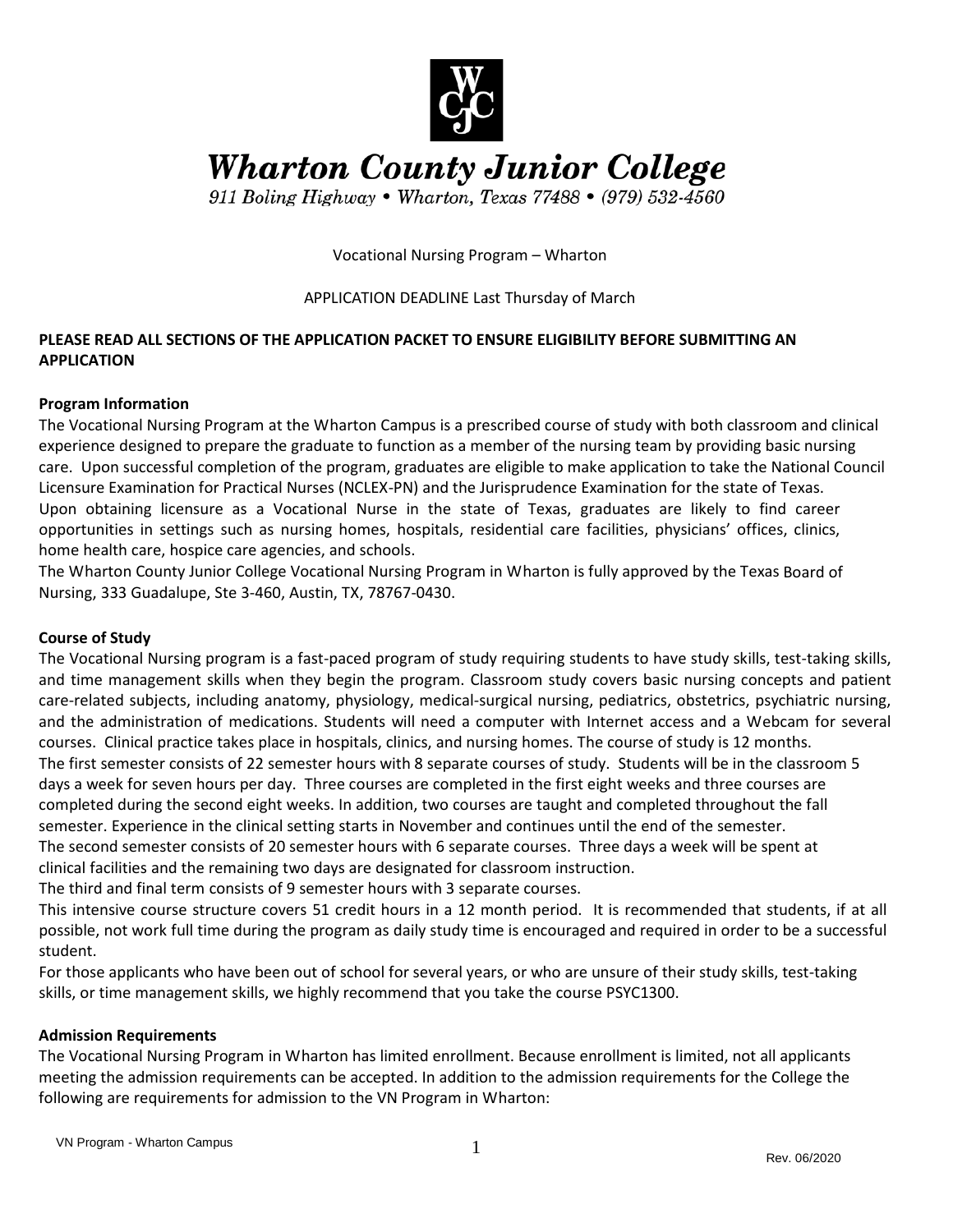- 1. **Admission to WCJC:** Applicants must meet the admission requirements to Wharton County Junior College. Admission to WCJC is a separate process from admission to the nursing program. Applicants must be eligible to register for courses at WCJC in order to be considered for admission to the VN program. **Admission to the college does not ensure admission into the VN Program.**
- 2. **Texas Success Initiative (TSI):** Applicants must have all components of Texas Success Initiative satisfied before turning in VN application. If unsure if you are TSI complete please contact the WCJC registrar office to find out.
- 3. **Application to the VN Program:** Applicants must complete the VN Program application. Applicants must sign and return the application to the VN department at the main campus in Wharton.
- 4. **Pre-Entrance Test:** TEAS (Test of Essential Academic Skills) with a minimum reading score of 65% and a minimum score of 65% in math and taken within the last two years. Testing for TEAS can be arranged at ATItesting.com. It is the sole responsibility of the applicant to arrange for and complete the required pre-entrance testing and submit a paper copy of their scores to the Vocational Nursing program.
- 5. **Transcripts: Applicants** must provide unofficial or copy of official transcripts from all colleges attended including Wharton County Junior College with the application. **The Registrar's office will not fax or send test scores or transcripts to the Allied Health Programs.**
- 6. **Completed Applicant Questionnaire:** The applicant is required to respond to the questions on the Questionnaire Form.
- 7. **Proof of Completion of Hepatitis B Vaccine:** The Texas Department of State Health Services (DSHS) requires that all nursing students provide proof of completion of the Hepatitis B immunization series or provide proof of immunity to Hepatitis B before being allowed to administer patient care. Since students begin to administer patient care in November, it is required that all applicants provide proof of completion of at least the first two shots. This proof must accompany the application. **The Hepatitis B vaccine is a series of three injections which takes 6 months to complete.**
- 8. **Proof of Current CPR Certification:** Applicants must provide proof of current CPR certification by **The American Heart Association in BLS** CPR. Any other CPR provider will not be accepted.
- 9. **Letter of Good Standing:** If you have previously enrolled in any nursing program, you must provide a letter from the program director stating that you are a student in good standing and eligible for readmission to that program.
- 10. **Conditions for Full Acceptance:** Upon acceptance, all admissions to the VN program are contingent upon the following:
	- **EXP** Completion of a satisfactory criminal background check and drug screen
	- Providing a completed health data form and proof of immunizations, titer results, TB skin test results, and CPR certification to the specified online company by the specified date
	- Showing proof of required immunizations (diphtheria-tetanus, Hepatitis B, measles, mumps, rubella, varicella, and flu)
	- Documentation of annual TB skin test (positive results will require follow-up)
	- **D** Documentation of meningitis immunization (please see the WCJC website for information)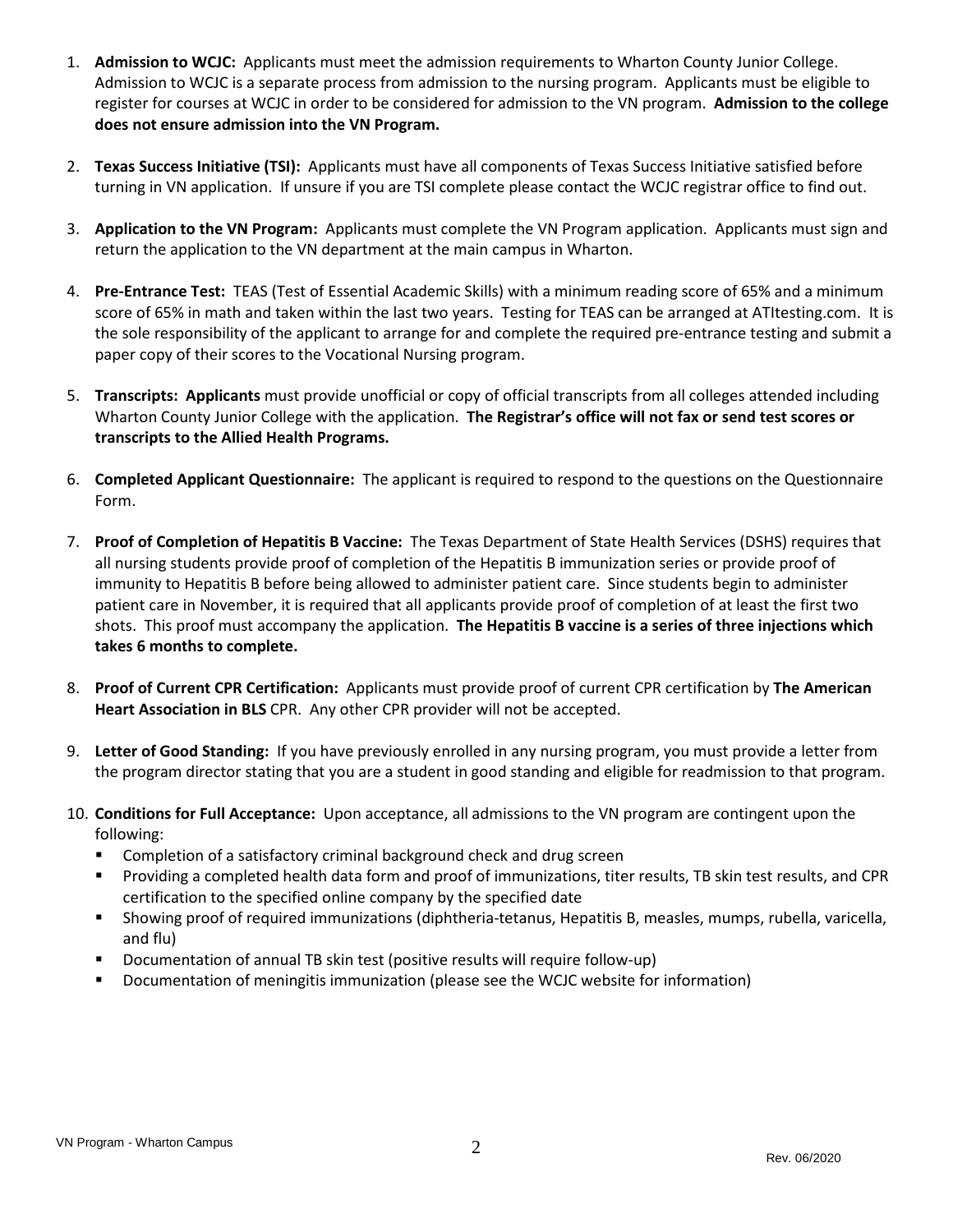## **Wharton County Junior College Vocational Nursing Program – Wharton Application for Admission Application Deadline is the last Thursday of March**

(Print in ink or type and fill in all sections)

| (Last)                                                                                                         | (First)                                      |                                  | (Middle)       | (Maiden) |
|----------------------------------------------------------------------------------------------------------------|----------------------------------------------|----------------------------------|----------------|----------|
| 2. Date of Birth: 2008 and 2008 and 2008 and 2008 and 2008 and 2008 and 2008 and 2008 and 2008 and 2008 and 20 |                                              |                                  |                |          |
|                                                                                                                |                                              |                                  |                |          |
| (Mailing address)                                                                                              | (City)                                       | (County)                         | (State)        | (Zip)    |
| $\mathsf{5.}$ Telephone $\mathsf{-}$ Cell:                                                                     |                                              | <b>6.</b> WCJC Student @ number: |                |          |
|                                                                                                                |                                              |                                  |                |          |
| 8. Were you in the military? Yes                                                                               | $\overline{N}$ $\overline{C}$ $\overline{C}$ |                                  |                |          |
| 9. Do you have previous experience/training in an Allied Health field? Yes                                     |                                              |                                  | No             | Field?   |
| 10. Have you previously attended any nursing program? Yes                                                      |                                              | No                               |                |          |
| If yes, complete the following and submit a letter of good standing from the Head of that program:             |                                              |                                  |                |          |
| Name of Nursing Program                                                                                        | City, State                                  |                                  | Dates attended |          |
|                                                                                                                |                                              |                                  |                |          |

#### 11. Colleges/Universities Attended

| Name of School/College | City and State | Dates Attended | Major/Degree Earned |
|------------------------|----------------|----------------|---------------------|
|                        |                |                |                     |
|                        |                |                |                     |
|                        |                |                |                     |
|                        |                |                |                     |
|                        |                |                |                     |
|                        |                |                |                     |

#### **12.** Other Educational Programs Attended/Completed

| Name of Program/School | City and State | Dates Attended | Course of Study |
|------------------------|----------------|----------------|-----------------|
|                        |                |                |                 |
|                        |                |                |                 |
|                        |                |                |                 |
|                        |                |                |                 |
|                        |                |                |                 |
|                        |                |                |                 |

I CERTIFY that this application, the submitted transcripts and required test scores are complete and accurate. I understand that these documents are being used to make an academic decision regarding admission to the VN Program - Wharton. I understand that the inaccurate or omission of information will make me ineligible for admission to or progression through the VN Program – Wharton. I have also read and understand the conditions for full acceptance into the program.

Date Legal Signature of Applicant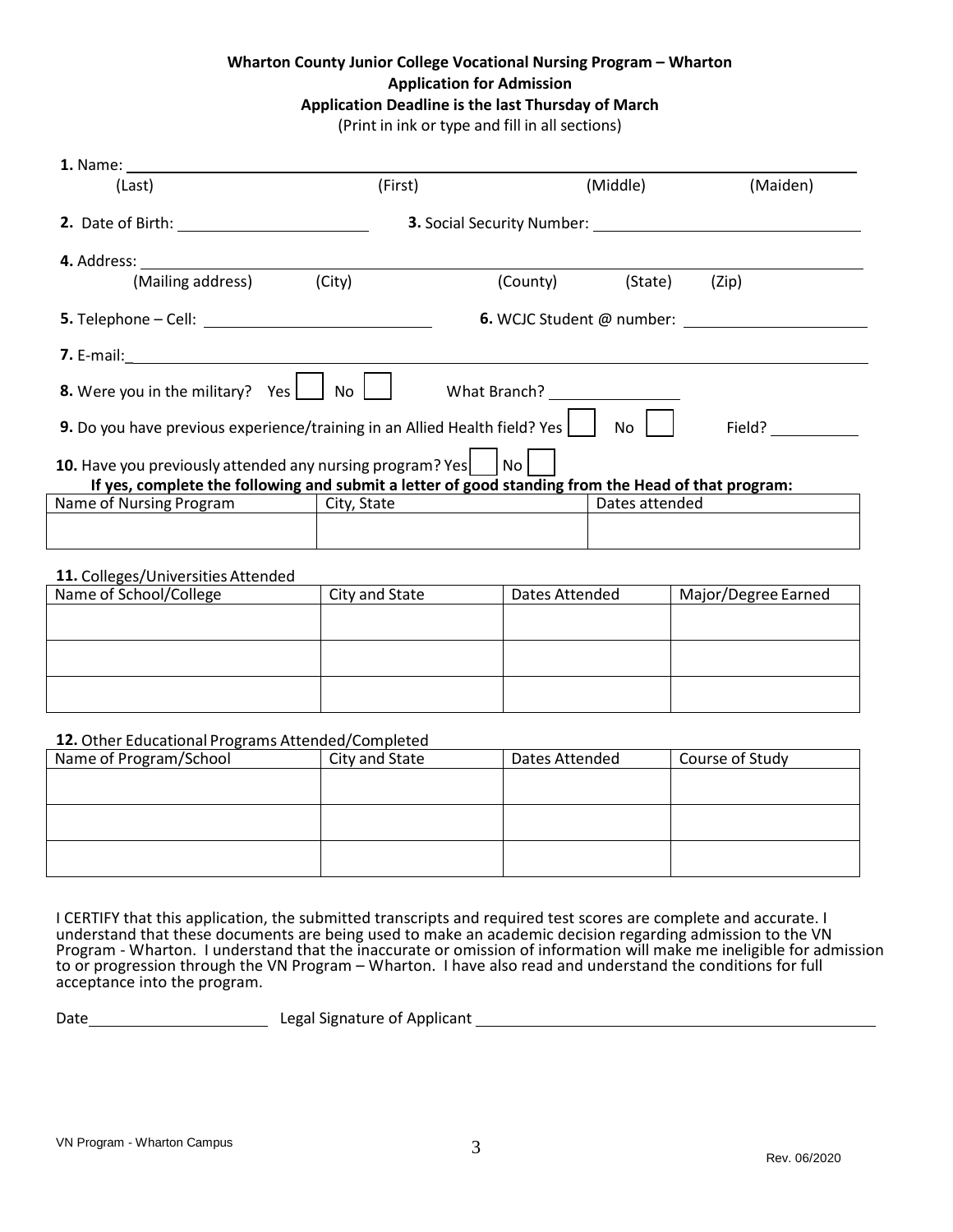

Wharton County Junior College<br>911 Boling Highway . Wharton, Texas 77488 . (979) 532-4560

| <b>Vocational Nursing Program</b>                                                                                                                   |                                                                                              |  |  |  |
|-----------------------------------------------------------------------------------------------------------------------------------------------------|----------------------------------------------------------------------------------------------|--|--|--|
| <b>Questionnaire Form</b>                                                                                                                           |                                                                                              |  |  |  |
|                                                                                                                                                     |                                                                                              |  |  |  |
| In two paragraphs, not more than 100 words each, and in your own handwriting:<br>Paragraph 1: Describe your perception of nursing responsibilities. |                                                                                              |  |  |  |
|                                                                                                                                                     | Paragraph 2: Describe how you would want to be treated by your nurse when you are a patient. |  |  |  |
|                                                                                                                                                     |                                                                                              |  |  |  |
|                                                                                                                                                     |                                                                                              |  |  |  |
|                                                                                                                                                     |                                                                                              |  |  |  |
|                                                                                                                                                     |                                                                                              |  |  |  |
|                                                                                                                                                     |                                                                                              |  |  |  |
|                                                                                                                                                     |                                                                                              |  |  |  |
|                                                                                                                                                     |                                                                                              |  |  |  |
|                                                                                                                                                     |                                                                                              |  |  |  |
|                                                                                                                                                     |                                                                                              |  |  |  |
|                                                                                                                                                     |                                                                                              |  |  |  |
|                                                                                                                                                     |                                                                                              |  |  |  |
|                                                                                                                                                     |                                                                                              |  |  |  |
|                                                                                                                                                     |                                                                                              |  |  |  |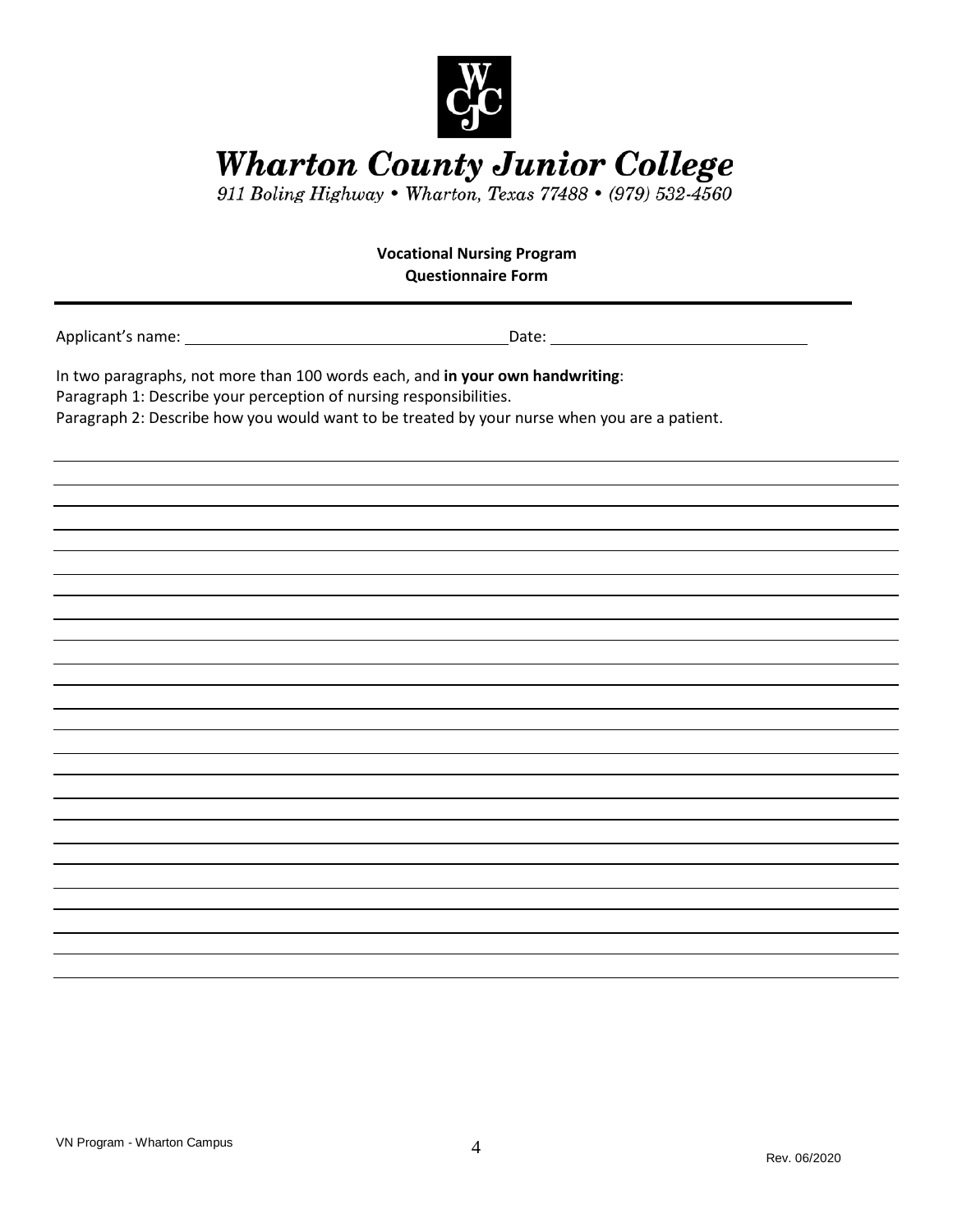## **APPLICANT CHECKLIST FOR THE VN PROGRAM**

This checklist is for your use. Do not include with your application.

Applicant Responsibility: It is the sole responsibility of the applicant to make sure all required paperwork and information is received in the Vocational Nursing Department before 5:00 p.m. on the last Thursday of March. Our office will not follow up on any information that is not in your file and the Registrar's Office will not provide the program with any documentation. Incomplete files will not be considered.

| Must meet WCJC college requirements for admission                                                        |
|----------------------------------------------------------------------------------------------------------|
| <b>TSI Complete</b>                                                                                      |
| TEAS minimum reading score of 65% and a minimum math score of 65%<br>Test scores no older than two years |
| Completed application of admission to the Vocational Nursing program                                     |
| <b>Completed Applicant Questionnaire</b>                                                                 |
| Copies of official transcripts sent to Registrar Office and copy to VN Program                           |
| Proof of Current CPR certification The American Heart Association in BLS                                 |
| Proof of Completion of at least 2 of the Hepatitis B Vaccine                                             |

# **VN Program Estimated Expenses**

|                                                             | In district - \$93/semester hour for 51 hours =\$4743.                                  |
|-------------------------------------------------------------|-----------------------------------------------------------------------------------------|
| <b>Tuition and Fees</b><br>$1_{-}$                          | Out of District - \$144/semester hour for 51 hours = \$7344.                            |
|                                                             | Out of State - \$196/semester hour for 51 hours=\$9996.                                 |
| Pre-admission Testing (TEAS)<br>2.                          | \$97.00                                                                                 |
| Pre acceptance criminal background check<br>3.              | \$125.00                                                                                |
| Drug Screen<br>4.                                           | \$54.00                                                                                 |
| Certified Profile (medical document online manager)<br>5.   | \$30.00                                                                                 |
| 6.<br>Skills Lab Supply Fee                                 | \$145.00 Fall semester                                                                  |
| Books<br>7.                                                 | \$1500.00 (Around 75% of this amount is due the beginning of the first semester)        |
| <b>Student Liability Insurance</b><br>8.                    | \$20.00                                                                                 |
| Student Incident Insurance<br>9.                            | \$15.00                                                                                 |
| 10. Supplies                                                | \$550.00 (Stethoscope, bandage scissors, etc.) Student purchases                        |
| 11. Uniform/scrubs, shoes, lab coat                         | \$200.00 Student purchases items.                                                       |
| 12. Travel to clinical sites (parking, gas, mileage, meals) | $$500.00 -$ Varies depending on how far you reside from clinical site and price of gas. |
| 13. Graduation Expenses: School Pin                         | \$15.00                                                                                 |
| 14. NCLEX-PN Examination Fee                                | \$200.00 Registration Fee                                                               |
| 15. Application for licensure                               | \$139.00                                                                                |

**Estimated Total** In district - \$8138 Out of District - \$10739 Out of State - \$12391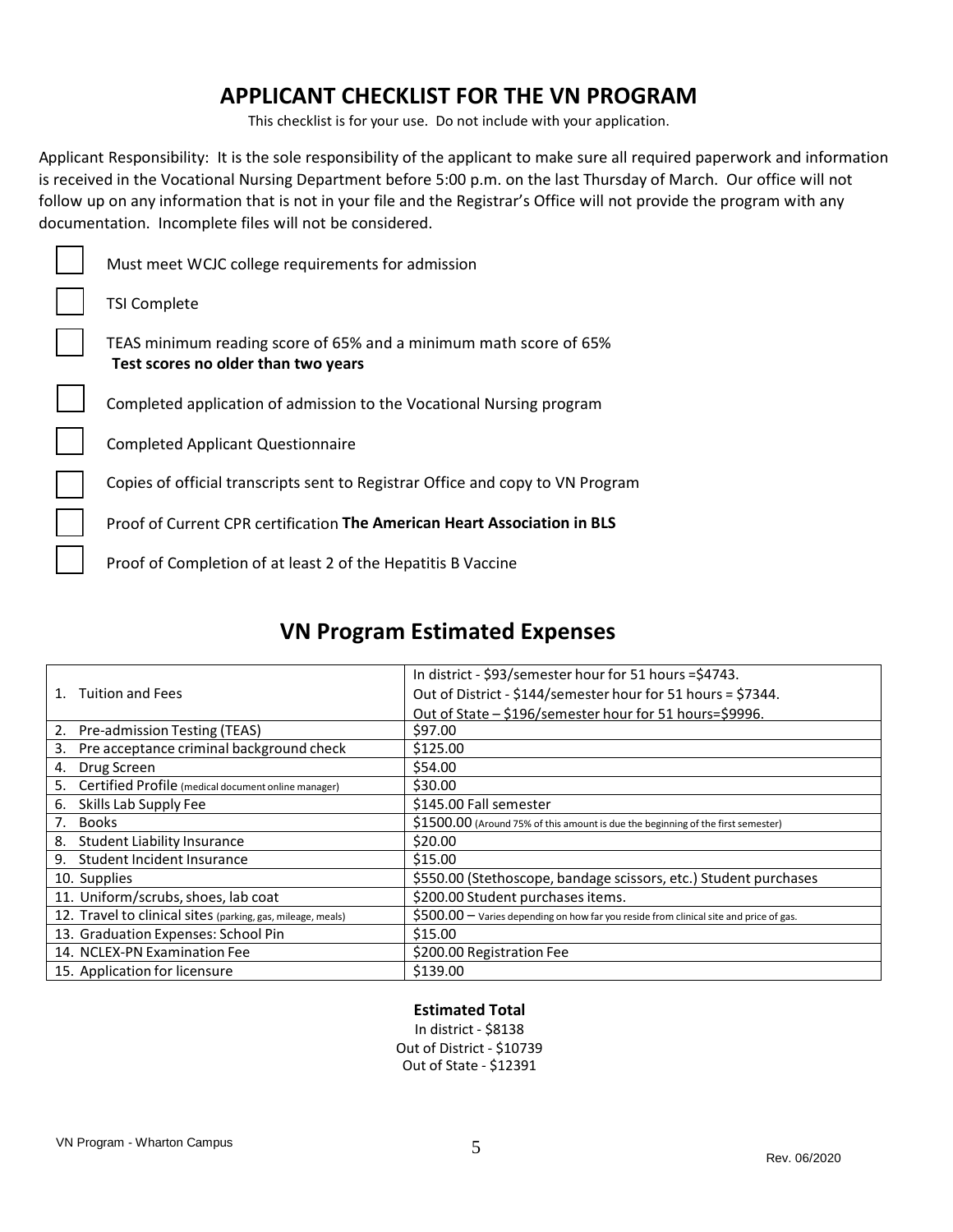## **Important Information Regarding Criminal Background Checks and Requirements for Initial VN Licensure by NCLEX-PN Examination**

- Upon acceptance into the VN Program at Wharton, students will be required to complete a criminal background check and a drug screen with a company specified by Wharton County Junior College. If there is something in the background check that cannot be resolved quickly, the student will have to reapply to the nursing program after the problem has been resolved. A student with a positive criminal background screen is eligible to be considered for full acceptance and enrollment in the nursing program if: 1) the student has previously submitted a Declaratory Order to the Texas Board of Nursing (BON) and 2) received BON verification of eligibility for future licensure as a Licensed Vocational Nurse. **A student may not attend class or clinical without a copy of a blue card, operations outcome letter, enforcement outcome letter, or eligibility order from the Texas Board of Nursing on file with the Vocational Nursing program before the beginning date of the Fall semester.** The criminal background check and drug screen will be at the student's expense. The estimated cost of the criminal background check is \$125.00. The estimated cost of the drug screen is \$54.00.
- All individuals seeking licensure as a vocational nurse in the state of Texas must submit to the Texas Board of Nursing (BON), a set of fingerprints for the purpose of obtaining a criminal history from the Texas Department of Public Safety and the Federal Bureau of Investigation.

If the background screen is positive, the applicant will be notified by the BON. The BON will supply instructions to the applicant on additional necessary steps.

If you answer yes to any of the eligibility questions listed below, you should gather any court documents related to the issue and await instructions from the BON.

## BON Eligibility Questions

- 1. Have you ever been convicted, placed on community supervision whether or not adjudicated guilty, sentenced to serve jail or prison time or granted pre-trial diversion, or plead guilty, no contest or nolo contendere to any crime in any state, territory or country, or received a court order whether or not a sentence was imposed, including any pending criminal charges or unresolved arrests whether or not on appeal (excluding minor Class C traffic violations)? This includes expunged offenses and deferred adjudications with or without a finding of guilt. Please note that DUIs, DWIs, and PIs must be reported and are not considered minor traffic violations. One time minor in possession [MIP] or minor in consumption [MIC] does not need to be disclosed; therefore, you may answer "No." If you have two or more MIPs or MICs, you must answer "Yes." You may answer "No" if you have previously disclosed a criminal matter otherwise responsive to this question in a renewal and/or licensure form.
- 2. Do you have any criminal charges pending, including unresolved arrests?
- 3. Has any licensing authority refused to issue you a license or ever revoked, annulled, cancelled, accepted surrender of, suspended, placed on probation, refused to renew a license, certificate or multi- state privilege held by you now or previously, or ever fined, censured, reprimanded or otherwise disciplined you?
- 4. Within the past five (5) years have you been addicted to and/or treated for the use of alcohol or any other drug?\*
- 5. Within the past five (5) years have you been diagnosed with, treated, or hospitalized for schizophrenia and/or psychotic disorders, bipolar disorder, paranoid personality disorder, antisocial personality disorder, or borderline personality disorder?\*

\* If you are licensed as an LVN in the State of Texas and are currently participating in the Texas Peer Assistance Program for Nurses you may answer "NO" to questions #4 and #5.

> BOARD OF NURSE EXAMINERS FOR THE STATE OF TEXAS 333 Guadalupe, Ste 3-460 Austin, Texas 78767-0430 512-305- 6818 www.bne.state.t x.us